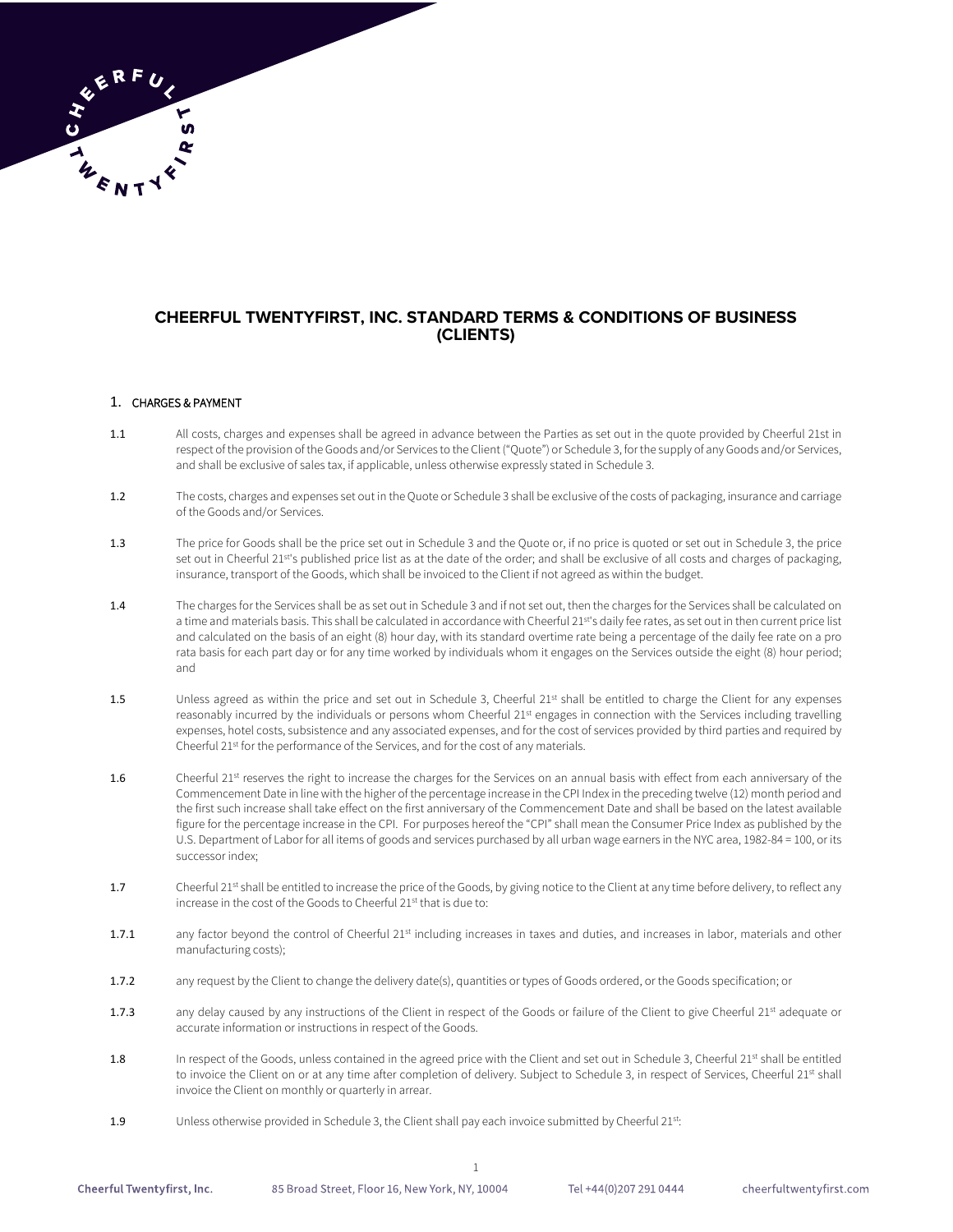

- 1.9.1 within thirty (30) days of the date of the invoice or in accordance with any other credit terms agreed by Cheerful 21st and confirmed in writing to the Client; and
- 1.9.2 in full and in cleared funds to a bank account nominated in writing by Cheerful 21st, and time for payment shall be of the essence of this Agreement.
- 1.10 All amounts due under this Agreement shall be paid in full without any set-off, counterclaim, deduction or withholding (other than any deduction or withholding of tax as required by law).

### 2. RESPONSIBILITIES & ACKNOWLEDGEMENTS

- 2.1 Cheerful 21st shall manage, complete and provide the Goods and/or Services to the Client, in accordance with the Service Specification or any agreed project plan, and shall use its reasonable endeavors to allocate sufficient resources in connection with the Event and provision of the Goods and/or Services to enable it to comply with this obligations under this Agreement.
- 2.2 Cheerful 21st shall endeavor to meet any Event milestones specified in the Service Specification.
- 2.3 Cheerful 21st shall:
- 2.3.1 co-operate with the Client in all matters relating to the Goods and/or Services and the Event and shall use reasonable skill and care in the performance of its obligations under this Agreement.
- 2.3.2 use reasonable endeavors to seek to procure the availability of the Key Personnel to provide the Goods and/or Services on such days, and at such times, as agreed with the Client and set out in the Service Specification;
- 2.3.3 as soon as reasonably practicable, inform the Client of the absence (or anticipated absence) of any Key Personnel. Cheerful 21<sup>st</sup> shall be entitled to provide a suitably qualified replacement of the absent Key Personnel;
- 2.3.4 not make any wholesale changes to the Key Personnel without the prior written approval of the Client, such approval not to be unreasonably withheld, conditioned or delayed.
- 2.4 Cheerful 21st shall:
- 2.4.1 as soon as reasonably practicable, notify the Client as soon as it becomes aware of any health and safety hazards or issues which arise in relation to the Goods and/or Services; and
- 2.4.2 before the date on which the Goods and/or Services are required, obtain, and at all relevant times, maintain all required licenses or consents and comply with relevant applicable legislation in relation to:
- (a) the provision of the Goods and/or Services;
- (b) the use of all documents, information and materials provided by Cheerful 21st or its agents, subcontractors, consultants or employees relating to the Goods and/or Services which existed prior to the commencement of this Agreement, including designs and specifications.
- 2.5 The Parties acknowledge and agree that they are entering into this Agreement on the basis of the Service Specification and that the Service Specification is accurate and complete in all material respects, and is not misleading.
- 2.6 Each Party shall comply with all applicable laws, statutes, regulations and codes and policies relating to anti-bribery and anticorruption including but not limited to the U.S. Foreign Corrupt Practices Act, 1977, as amended, and the UK Bribery Act 2010.
- 2.7 Cheerful 21st shall use its reasonable endeavors to seek to ensure that any sub- contractor or person associated with Cheerful 21st who is providing Goods and/or Services on behalf of Cheerful 21st in connection with this Agreement, does so only on the basis of a contract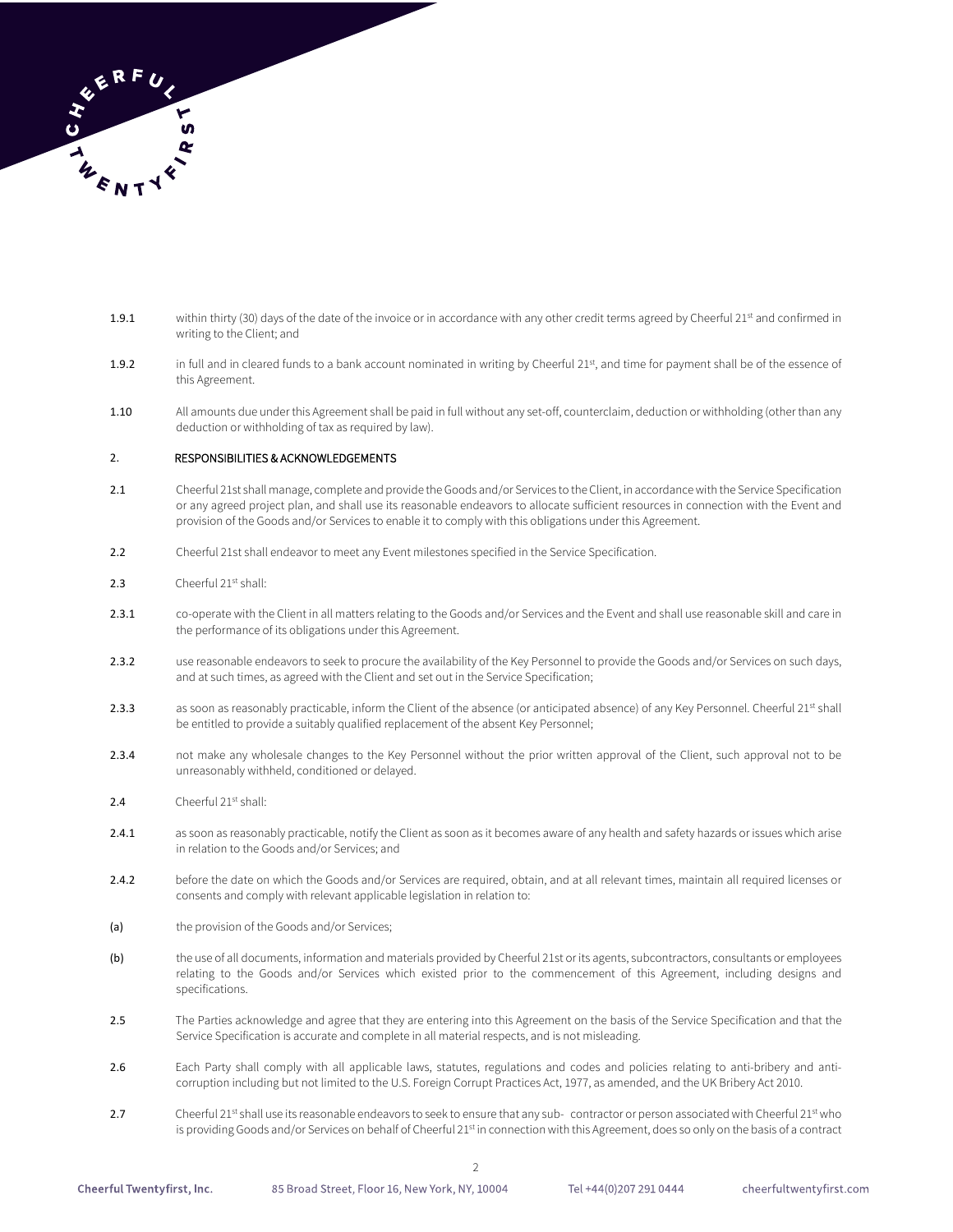

which imposes on and secures from such sub-contractor or person relevant terms equivalent to those imposed on Cheerful 21st in this Agreement in respect of confidentiality, compliance or to use reasonable skill and care.

- 2.8 These General Terms and Conditions apply to the exclusion of any other terms that the Client seeks to impose or incorporate, or which are implied by law, trade custom, practice or course of dealing.
- 2.9 Any quotation given by Cheerful 21st shall not constitute an offer, and is only valid for a period of twenty (20) business days from its date of issue.
- 2.10 The provisions of this Agreement shall apply to the supply of both Goods and Services except where application to one or the other is specified.
- 2.11 If the Client fails to make a payment due to Cheerful 21st under this Agreement by the due date, then, without limiting Cheerful 21st's termination rights and remedies under this Agreement, the Client shall pay interest on the overdue sum from the due date until payment of the overdue sum, whether before or after judgment. Interest under this clause will accrue each day at four per cent (4%) a year above the Prime Rate then being charged by Citibank, N.A., but at four per cent (4%) a year for any period when that Prime Rate is below zero (0%).
- 2.12 Subject to Schedule 3, all amounts payable by the Client under this Agreement are exclusive of amounts in respect of sales tax chargeable from time to time. Where any taxable supply for sales tax purposes is made under this Agreement by Cheerful 21st to the Client, the Client shall, on receipt of a valid invoice from Cheerful 21st, pay to Cheerful 21st such additional amounts in respect of sales tax as are chargeable on the supply of the Services or Goods at the same time as payment is due for the supply of the Services or Goods.
- 2.13 To the extent that the Goods are to be manufactured in accordance with a Goods specification supplied by the Client, the Client shall indemnify Cheerful 21st against all liabilities, costs, expenses, damages and losses and all other reasonable professional costs and expenses) suffered or incurred by Cheerful 21st arising out of or in connection with any claim made against Cheerful 21st for actual or alleged infringement of a third party's intellectual property rights arising out of or in connection with Cheerful 21st's use of the Goods specification. This clause shall survive termination of this Agreement.

### 3. CLIENT OBLIGATIONS

- 3.1 The Client shall:
- 3.1.1 ensure that the terms of the order and any information it provides in the Service Specification, any Goods specification or in connection with the Goods and/or Services are complete and accurate;
- 3.1.2 co-operate with Cheerful 21<sup>st</sup> in all matters relating to the Goods and/or Services;
- 3.1.3 provide Cheerful 21st, its employees, agents, consultants and subcontractors, with access to the Client's premises, office accommodation and other facilities as reasonably required by Cheerful 21st as may be reasonably necessary to provide the Goods and/or Services;
- 3.1.4 provide Cheerful 21<sup>st</sup> with such information and materials as Cheerful 21st may reasonably require in order to supply the Goods and/or Services, and ensure that such information is complete and accurate in all material respects;
- 3.1.5 prepare the Client's premises for the supply of the Goods and/or Services, where applicable;
- 3.1.6 obtain and maintain all necessary licenses, permissions and consents which may be required for the Goods and/or Services before the date on which the Goods and/or Services are to start, unless otherwise agreed by the Parties;

3

3.1.7 comply with all applicable laws, including health and safety laws;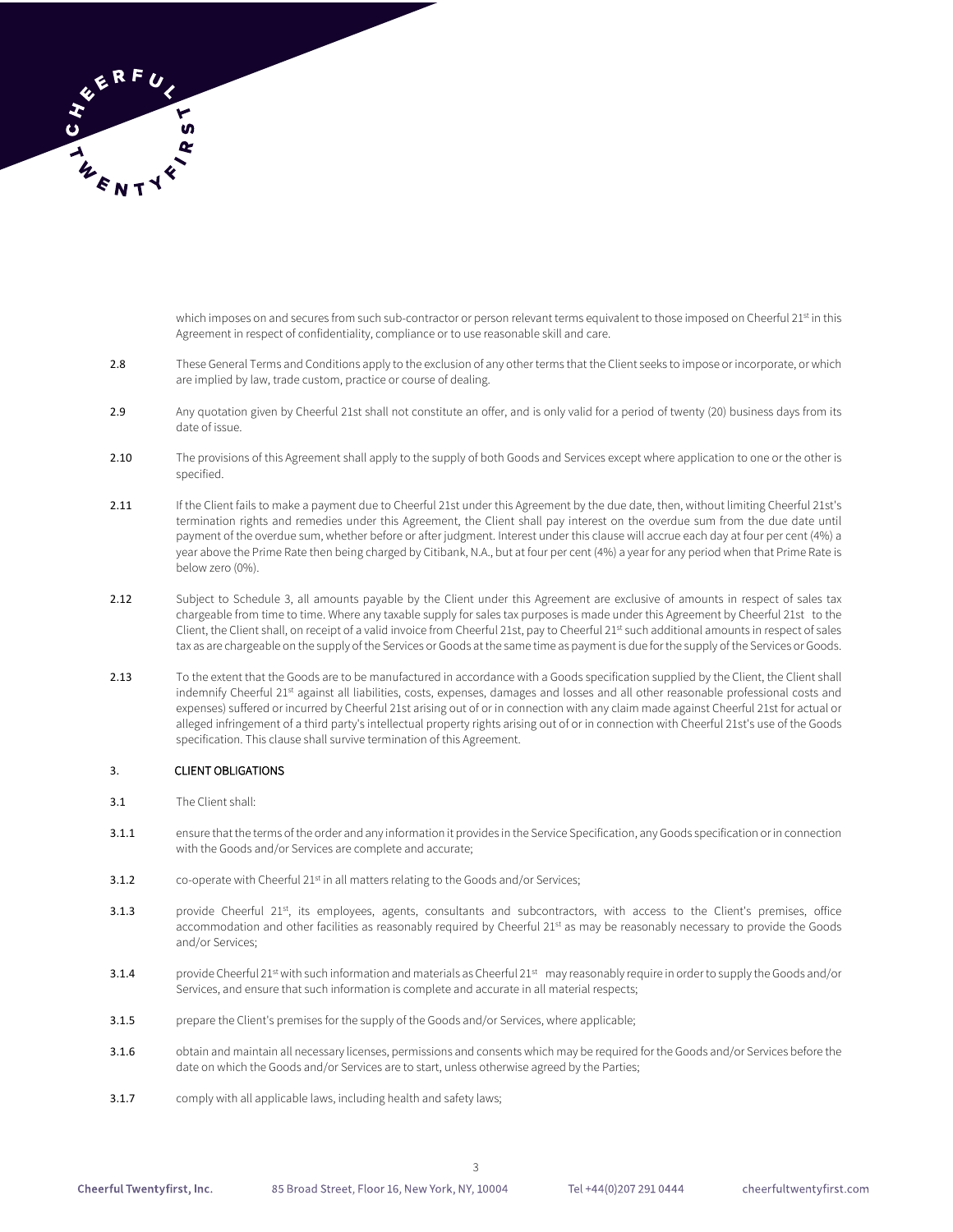

- 3.1.8 keep all materials, equipment, documents and other property of Cheerful 21st at the Client's premises or at the Event location in safe custody at its own risk, maintain Cheerful 21<sup>st</sup> materials in good condition until returned to Cheerful 21<sup>st</sup>, and not dispose of or use Cheerful 21st materials other than in accordance with Cheerful 21st's written instructions or authorization; and
- 3.1.9 comply with any additional obligations as set out in the Service Specification, the Goods specification or reasonably required by Cheerful 21<sup>st</sup> in connection with the proper provision of the Goods and/or Services or to enable full compliance with the terms of this Agreement.
- 3.2 The Client shall afford to Cheerful 21st all reasonable cooperation in all matters relating to the performance of Cheerful 21st's obligations under this Agreement. In particular but without limitation to the foregoing, the Client shall:-
- 3.2.1 promptly and fully respond to all communications of Cheerful 21st relating to the provision of the Goods and/or Services and ensure (if applicable) that appropriate and suitably qualified members of the Client's staff or the Client's nominated or authorized representative are at all reasonable times available to liaise with Cheerful 21st on matters relevant to the provision of the Goods and/or Services;
- 3.2.2 obtain or assist Cheerful 21st to obtain at the Client's cost all necessary licenses and consents required or reasonably necessary to enable Cheerful 21st to properly and lawfully provide the Goods and/or Services to the Client;
- 3.2.3 conduct its affairs at all times in a proper and reputable manner observing all legal requirements in relation to its business and the applicable law in respect of the Goods and/or Services;
- 3.2.4 provide proper and clear instructions to Cheerful 21<sup>st</sup> in respect of its requirements in relation to the Goods and/or Services, any Additional Services, any agreed deliverables or in connection with this Agreement;
- 3.2.5 to promptly pay the fees due to Cheerful 21<sup>st</sup> when due and if not paid on the due date to pay such applicable default interest at the specified rate set out in this Agreement from time to time in force.
- 3.3 Throughout the Term of this Agreement:-
- 3.3.1 The Client shall afford Cheerful 21st such access to the Client's information or records and other materials relevant to the Goods and/or Services as Cheerful 21st may reasonably require in connection with or to provide the Goods and/or Services;
- 3.3.2 The Client shall assume primary responsibility for complying with all laws and regulations in connection with the collection, use and disclosure of data under or pursuant to this Agreement and shall comply with all relevant legislation including the data protection legislation or equivalent (where applicable);
- 3.3.3 Cheerful 21st may elect to suspend the provision of the Goods and/or Services if the Client is in breach of the provisions of this Agreement and may at its entire discretion first serve notice of its intention to suspend provision of the Goods and/or Services and allow the Client seven (7) days to remedy such breach failing which the Goods and/or Services shall be suspended without prejudice to the payment obligations and liability of the Client.
- 3.3.4 Cheerful 21<sup>st</sup> does not warrant, guarantee or undertake on behalf of any third-party supplier or service provider that access to any facilities or any products or services will be uninterrupted or of any particular level of availability or quality.

#### 4. GOODS AND/OR SERVICES

- 4.1 Cheerful 21st warrants to the Client that:
- 4.1.1 Cheerful 21st will supply the Goods and perform the Services with reasonable care and skill and in accordance with generally recognized commercial practices and standards in the industry for similar services;
- 4.1.2 the Goods and/or Services will conform with all descriptions and specifications provided in writing to the Client by Cheerful 21st, including the relevant Service Specification;

Tel +44(0)207 291 0444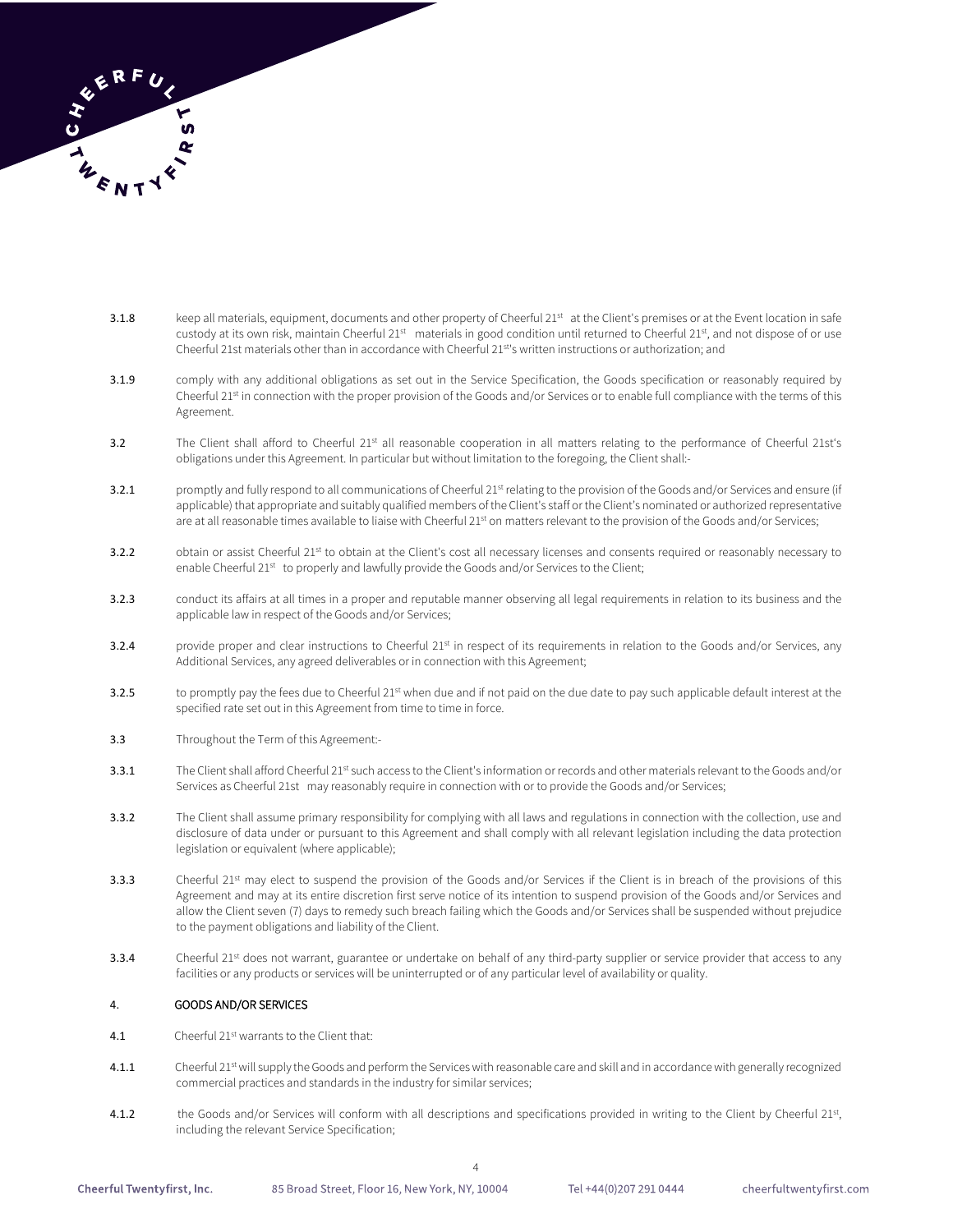

- 4.1.3 the Goods (including any Event exhibition stand) to be supplied as part of the Goods and/or Services will be of good construction, suitable and sound material and adequate strength, and have been tested prior to delivery to the Client;
- 4.1.4 the Goods to be supplied as part of the Goods and/or Services will be free from defects in design, material and workmanship for a period of twelve (12) months from delivery;
- 4.1.5 the Goods and/or Services shall not breach or infringe any Intellectual Property Rights (as defined below), or any other right, title, or interest, of any third party;
- 4.1.6 it will use reasonable endeavors to seek to obtain all the rights, licenses, permits, approvals and clearance of third-party rights as required by law, and as are reasonably necessary to perform its obligations under this Agreement; and
- 4.1.7 the Goods and/or Services will be provided in accordance with applicable legislation from time to time in force.
- 4.1.8 Cheerful 21<sup>st</sup> reserves the right to amend the Goods specification if required by any applicable statutory or regulatory requirement, and Cheerful 21st shall notify the Client in any such event.
- 4.1.9 Cheerful 21<sup>st</sup> shall deliver the Goods to the location set out in this Agreement or such other location as the parties may agree at any time after Cheerful 21<sup>st</sup> notifies the Client that the Goods are ready.
- 4.1.10 Delivery of the Goods shall be completed on the completion of unloading or building of the Goods at the agreed delivery location for the Event.
- 4.1.11 Any dates quoted for delivery of the Goods are approximate only, and the time of delivery is not of the essence. Cheerful 21st shall not be liable for any delay in delivery of the Goods that is caused by a Force Majeure Event or the Client's failure to provide Cheerful 21st with adequate delivery instructions or any other instructions that are relevant to the supply of the Goods.
- 4.1.12 If the Client fails to take or accept delivery of the Goods within three (3) business days of Cheerful 21st notifying the Client that the Goods are ready, then except where such failure or delay is caused by a Force Majeure Event or by Cheerful 21st's failure to comply with its obligations under this Agreement in respect of the Goods:
- (a) delivery of the Goods shall be deemed to have been completed at 9.00 am on the third (3rd) business day following the day on which Cheerful 21st notified the Client that the Goods were ready; and
- (b) Cheerful 21st shall store the Goods until delivery takes place, and charge the Client for all related costs and expenses (including insurance).
- 4.1.13 If ten (10) business days after the day on which Cheerful 21<sup>st</sup> notified the Client that the Goods were ready for delivery the Client has not taken or accepted delivery of them, Cheerful 21<sup>st</sup> may charge the Client for the price of the Goods.
- 4.1.14 Subject to clause below, Cheerful 21<sup>st</sup> shall, at its option, repair or replace the defective Goods, or refund the price of the defective Goods in full if:
- (a) the Client gives notice in writing during the warranty period within a reasonable time of discovery that some or all of the Goods do not comply with the warranty set out in clause above;
- (b) Cheerful 21<sup>st</sup> is given a reasonable opportunity of examining such Goods; and
- (c) the Client (if asked to do so by Cheerful 21<sup>st</sup>) returns such Goods to Cheerful 21<sup>st</sup> 's place of business at the Client's cost.
- 4.1.15 Cheerful 21st shall not be liable for the Goods' failure to comply with the warranty in if:
- (a) the Client makes any further use of such Goods after giving a notice in accordance with the clause above;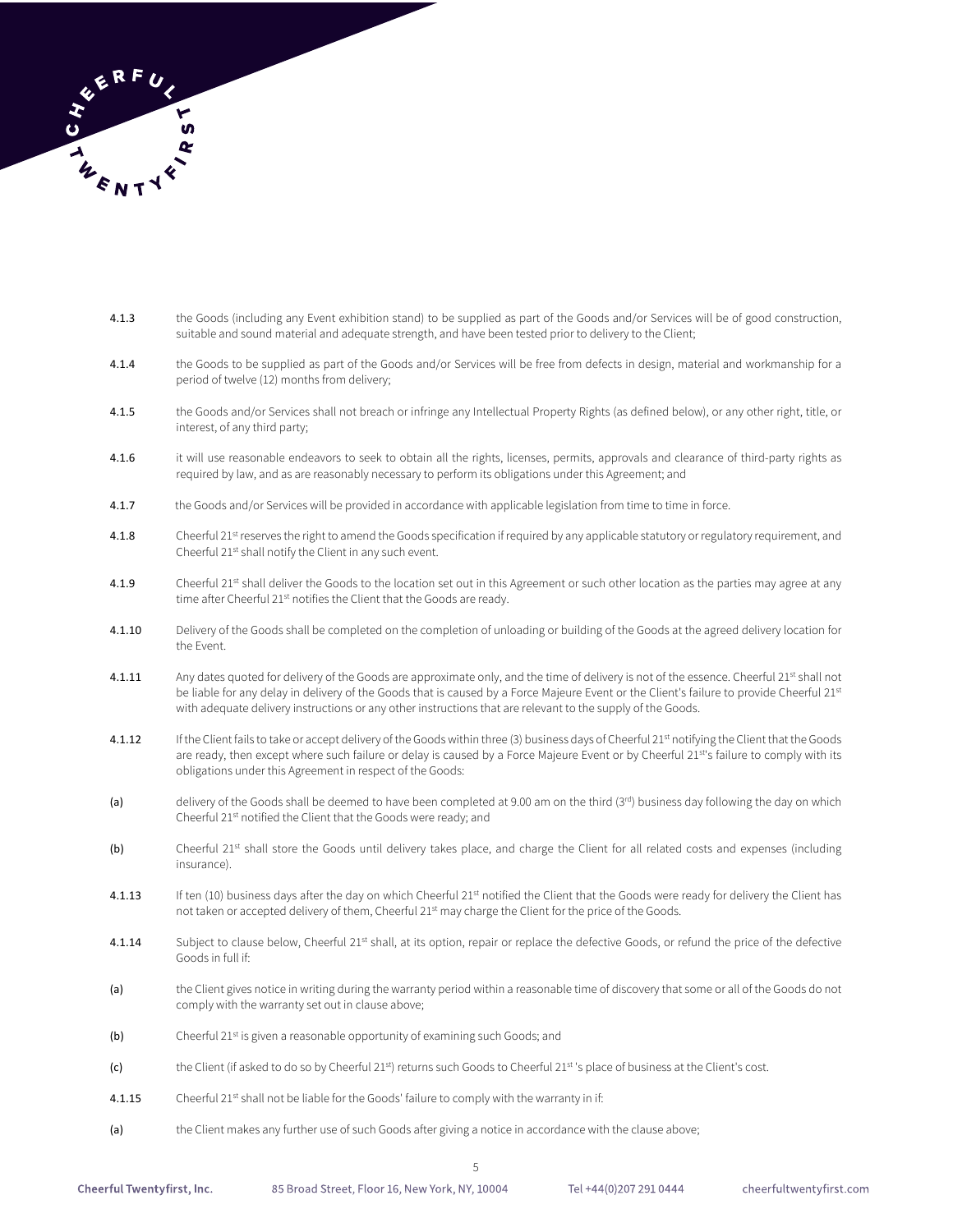

- (b) the defect arises because the Client failed to follow Cheerful 21st 's oral or written instructions as to the storage, installation, commissioning, use or maintenance of the Goods or (if there are none) good trade practice;
- (c) the defect arises as a result of Cheerful 21<sup>st</sup> following any drawing, design or Goods Specification supplied by the Client;
- (d) the Client alters or repairs such Goods without the written consent of Cheerful  $21^{st}$ ;
- (e) the defect arises as a result of fair wear and tear, willful damage, negligence, or abnormal working conditions; or
- (f) the Goods differ from their description or the Goods specification as a result of changes made to ensure they comply with applicable statutory or regulatory standards.
- 4.1.16 Except as provided in this clause, Cheerful 21st shall have no liability to the Client in respect of the Goods' failure to comply with the warranty set out in this clause.

#### Additional Services

- 4.2 The Client may, from time to time, request that Cheerful 21<sup>st</sup> provides any additional services (other than the initial Services forming part of the Goods and/or Services) agreed by Cheerful 21st as set out in Schedule 1 in writing to be provided by Cheerful 21st to the Client, as agreed by the parties (Additional Services).
- 4.3 Cheerful 21<sup>st</sup> may respond to such a request within ten (10) business days of receiving it, notifying the Client if it agrees to provide such Additional Services and providing a quote for the applicable fees for the Additional Services. If Cheerful 21<sup>st</sup> does not agree to provide the Additional Services, it shall as soon as reasonably practicable notify the Client that it does not agree to provide the Additional Services.
- 4.4 Cheerful 21<sup>st</sup> shall in its sole discretion be entitled to decide whether or not it shall provide the Additional Services but shall not unreasonably delay its agreement to provide Additional Services. The fees payable in consideration for the performance of any Additional Services if agreed to be provided by Cheerful 21<sup>st</sup> will be as quoted by Cheerful 21st or otherwise agreed by the parties in writing.

#### Multiple Event Storage Services

4.5 Where there are multiple Events, Cheerful 21st shall (if agreed in writing) securely store the Event infrastructure, deliverables, and all ancillary materials and equipment, between the Events at the Client's cost and expense. Following the end of each Event, Cheerful 21st shall prepare the Event infrastructure for the next Event, including, for example, stripping existing walls of graphic material, and shall at the Client's additional cost fix any defects in the Event infrastructure, deliverables and all ancillary materials and equipment prior to transporting them to the venue for each Event.

#### 5. CONFIDENTIALITY

- 5.1 Each Party undertakes to the other to maintain total confidentiality and security all of the other Party's confidential information made available it in connection with this Agreement and the Goods and/or Services, including but not limited to, all presentations, conferences, programs, speeches, productions, designs, business or sensitive information, trade secrets, secret or confidential material, operations, processes or dealings concerning the organization, business, finance transactions or affairs of the disclosing Party ("Confidential Information"), which may come to the knowledge of the other Party in connection with this Agreement or during the delivery of the Goods and/or Services.
- 5.2 Each party undertakes that it shall not at any time during the Term of this Agreement, and for a period of five (5) years after termination of this Agreement, disclose to any person any confidential information concerning the business, affairs, clients or suppliers of the other Party, except as permitted by clause this Agreement.

6

5.3 Each Party may disclose the other Party's confidential information: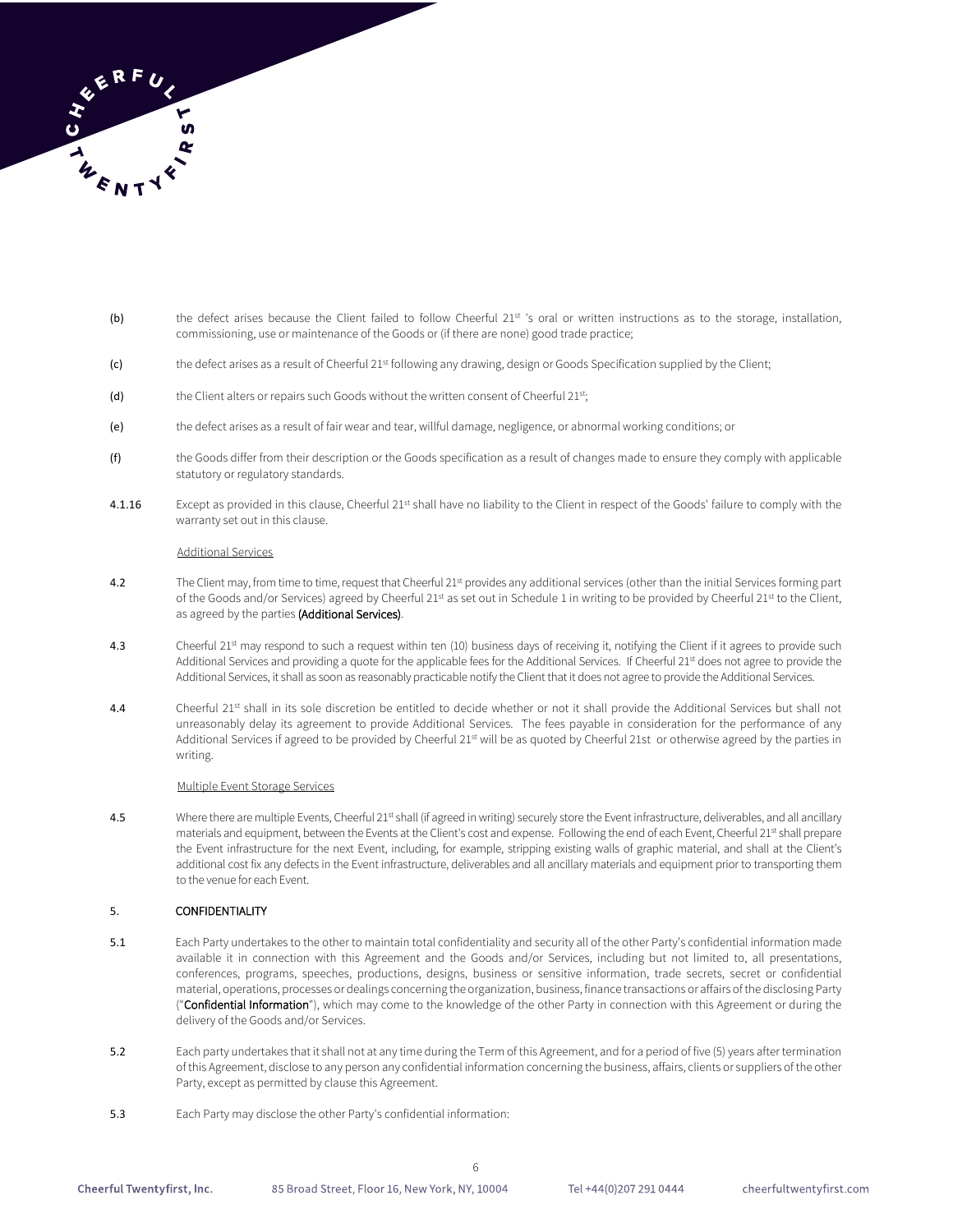

- 5.3.1 to its employees, officers, representatives, subcontractors or advisers who need to know such information for the purposes of carrying out the party's obligations under this Agreement. Each Party shall ensure that its employees, officers, representatives, subcontractors or advisers to whom it discloses the other party's confidential information comply with this clause 5; and
- 5.3.2 as may be required by law, a court of competent jurisdiction or any governmental or regulatory authority.
- 5.4 Neither Party shall use the other party's Confidential Information in any way whatsoever without the prior written consent of that other Party other than for the delivery of the Goods and/or Services and performance of its obligations under this Agreement.

### 6. DATA PROTECTION

"Applicable Laws" means all applicable laws, statutes, regulations and codes from time to time in force.

"Data Protection Legislation" means the New York Stop Hacks and Improve Electronic Data Security Act ("SHIELD Act"), the UK Data Protection Legislation, and any other applicable state and federal legislation relating to personal data still in force and all other legislation and regulatory requirements in force from time to time which apply to a Party relating to the use of personal data (including, without limitation, the privacy of electronic communications).

- 6.1 Both Parties will comply with all applicable requirements of the Data Protection Legislation. This clause 6 is in addition to, and does not relieve, remove or replace, a Party's obligations or rights under the Data Protection Legislation.
- 6.2 The Parties acknowledge that for the purposes of the Data Protection Legislation, the Client is the controller and Cheerful 21st is the processor.
- 6.3 Without prejudice to the generality of clause 6.1, each Party shall, in relation to any personal data processed in connection with their obligations under this Agreement:
- 6.3.1 process such personal data only on the documented written instructions of the controller Party unless the other Party is required by Applicable Laws to otherwise process that personal data.
- 6.3.2 ensure that it has in place appropriate technical and organizational measures, to protect against unauthorized or unlawful processing of personal data and against accidental loss or destruction of, or damage to, personal data, appropriate to the harm that might result from the unauthorized or unlawful processing or accidental loss, destruction or damage and the nature of the data to be protected, having regard to the state of technological development and the cost of implementing any measures (those measures may include, where appropriate, pseudonymizing and encrypting personal data, ensuring confidentiality, integrity, availability and resilience of its systems and services, ensuring that availability of and access to personal data can be restored in a timely manner after an incident, and regularly assessing and evaluating the effectiveness of the technical and organizational measures adopted by it);
- 6.3.3 ensure that all personnel who have access to and/or process personal data are obliged to keep the personal data confidential; and
- 6.3.4 assist the other Party in responding to any request from a data subject and in ensuring compliance with its obligations under the Data Protection Legislation with respect to security, breach notifications, impact assessments and consultations with supervisory authorities or regulators;
- 6.3.5 notify the other Party without undue delay on becoming aware of a personal data breach;
- 6.3.6 at the written direction of the other Party delete or return personal data and copies thereof to the other Party on termination of this Agreement, unless required by Applicable Law to store the personal data;
- 6.3.7 maintain complete and accurate records and information to demonstrate its compliance with this clause 6 and immediately inform the other Party if, in the opinion of the other Party, an instruction infringes the Data Protection Legislation; and
- 6.3.8 indemnify the other Party against any loss or damage suffered by the other Party in relation to any breach by that Party of its obligations under this clause 6.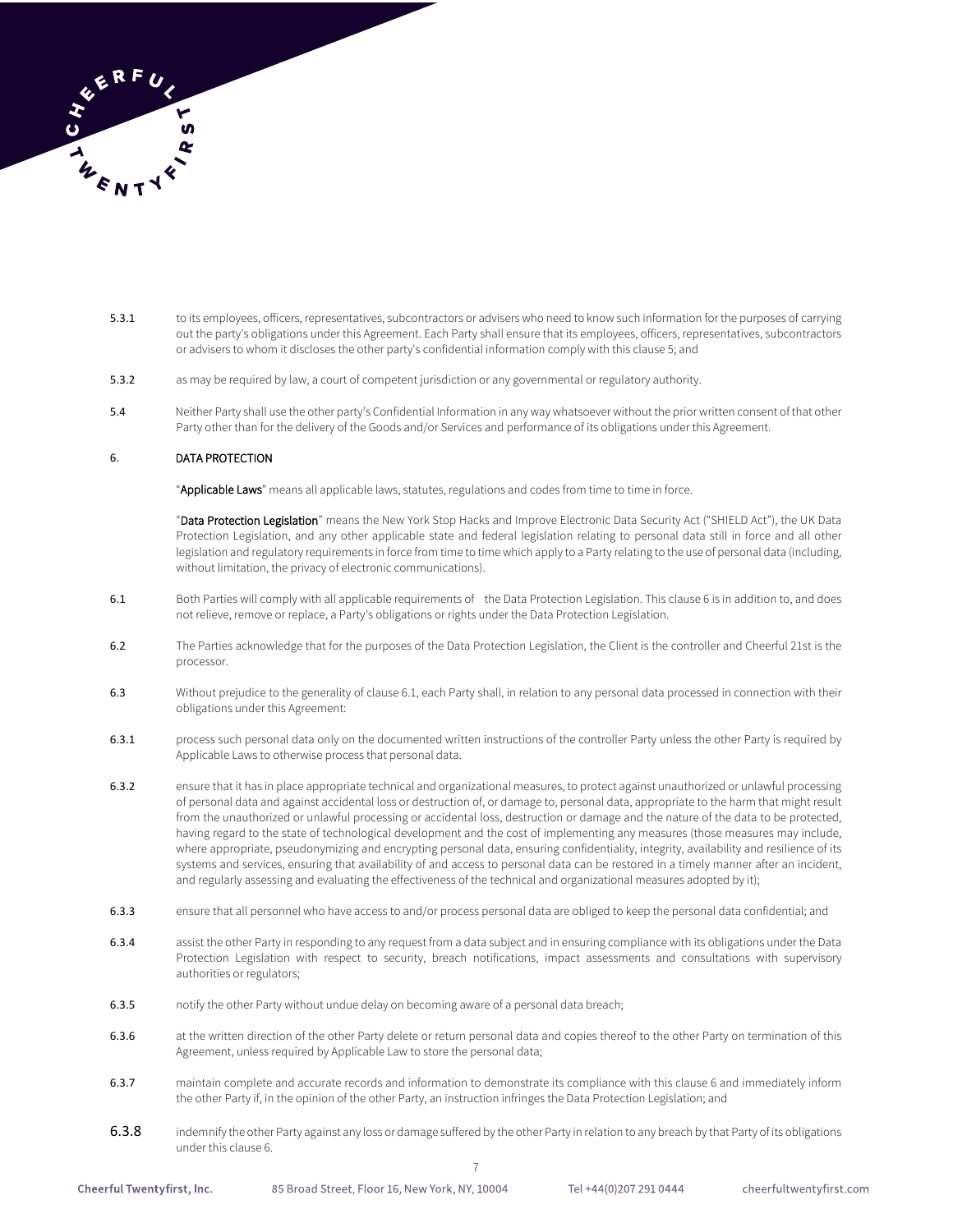

## 7. CLIENT MATERIAL & INTELLECTUAL PROPERTY

"The Client Material" means all documents, information, items and materials in any form (whether owned by the Client), which are provided by or on behalf of the Client to Cheerful 21<sup>st</sup> in connection with the provision of the Goods and/or Services.

"Intellectual Property Rights" means all intellectual property rights, howsoever arising and in whatever media, whether or not registered or capable of registration, including copyright, database rights, know-how, patents, trademarks, service marks, trade names, goodwill, design rights, moral rights, business names, domain names and other similar rights, and any applications for the protection or registration of these rights, all renewals and extensions of such rights throughout the world, and all similar or equivalent rights, or forms of protection, which subsist now, or in the future, in any part of the world.

#### 7.1 In relation to Client Material:

- 7.1.1 the Client and its licensors shall retain ownership of all Intellectual Property Rights in the Client Material; and
- 7.1.2 the Client grants to Cheerful 21st a fully paid-up, non-exclusive, royalty-free, non-transferable license to copy, use and modify the Client Material for the Term for the sole purpose of providing the Goods and/or Services to the Client and in connection with the obligations under or pursuant to this Agreement.
- 7.2 Cheerful 21st warrants that the receipt and use of the Goods and/or Services (excluding the Client Material) by the Client following supply or delivery shall not infringe the rights, including any Intellectual Property Rights, of any third party.

### 8. FORCE MAJEURE

In this paragraph, "Force Majeure Event" means any acts, events, omissions or accidents beyond Cheerful 21st's reasonable control, including without limitation, acts of God, flood, fire, earthquake, hurricane, tornado, storm, extreme temperatures, epidemics or pandemics (whether or not declared by the World Health Organization), or other similar catastrophes, and other major weather conditions, server crashes, virus attacks on equipment, tempest, accident, sabotage, insurrection, civil disturbance or requisition, acts, restrictions, regulations, bylaws, prohibitions or measures of any kind on the part of any governmental, parliamentary or local authority, damage, bad weather, software power or equipment failure, explosion, threat of war, acts of war or terrorism, riots and strikes, lockouts or other industrial disputes not involving the personnel of the affected party.

- 8.1 Cheerful 21st will not be deemed to be in breach of this Agreement, or otherwise liable to the other Party, for any delay in performance, or any failure to perform any obligations under this Agreement (and the time for performance shall be extended accordingly), if, and to the extent that, the delay or failure is caused by a Force Majeure Event, provided that the Cheerful 21st whose performance is affected has complied with clause 8.2.
- 8.2 Cheerful 21st shall: (i) promptly as soon as reasonably practicable notify the Client in writing of the nature and extent of the circumstances giving rise to the Force Majeure Event, the likely or potential duration of the Force Majeure Event, and the effect of the Force Majeure Event on its ability to perform its obligations; and (ii) in so far as it is able, use all its reasonable endeavors to seek to avoid and mitigate the effects of the Force Majeure Event.
- 8.3 Notwithstanding the generality of the foregoing, each party shall use all reasonable endeavors to continue to perform its obligations under this Agreement for the duration of any Force Majeure Event.
- 9. LIABILITY LIMITATION THE CLIENT'S ATTENTION IS PARTICULARLY DRAWN TO THIS CLAUSE.
- 9.1.1 The restrictions on liability in this clause 9 apply to every liability arising under or in connection with this Agreement including liability in contract, tort (including negligence), indemnity, misrepresentation, restitution or otherwise.
- 9.2 Neither Party may benefit from the limitations and exclusions set out in this clause in respect of any liability arising from its willful default.

Tel +44(0)207 291 0444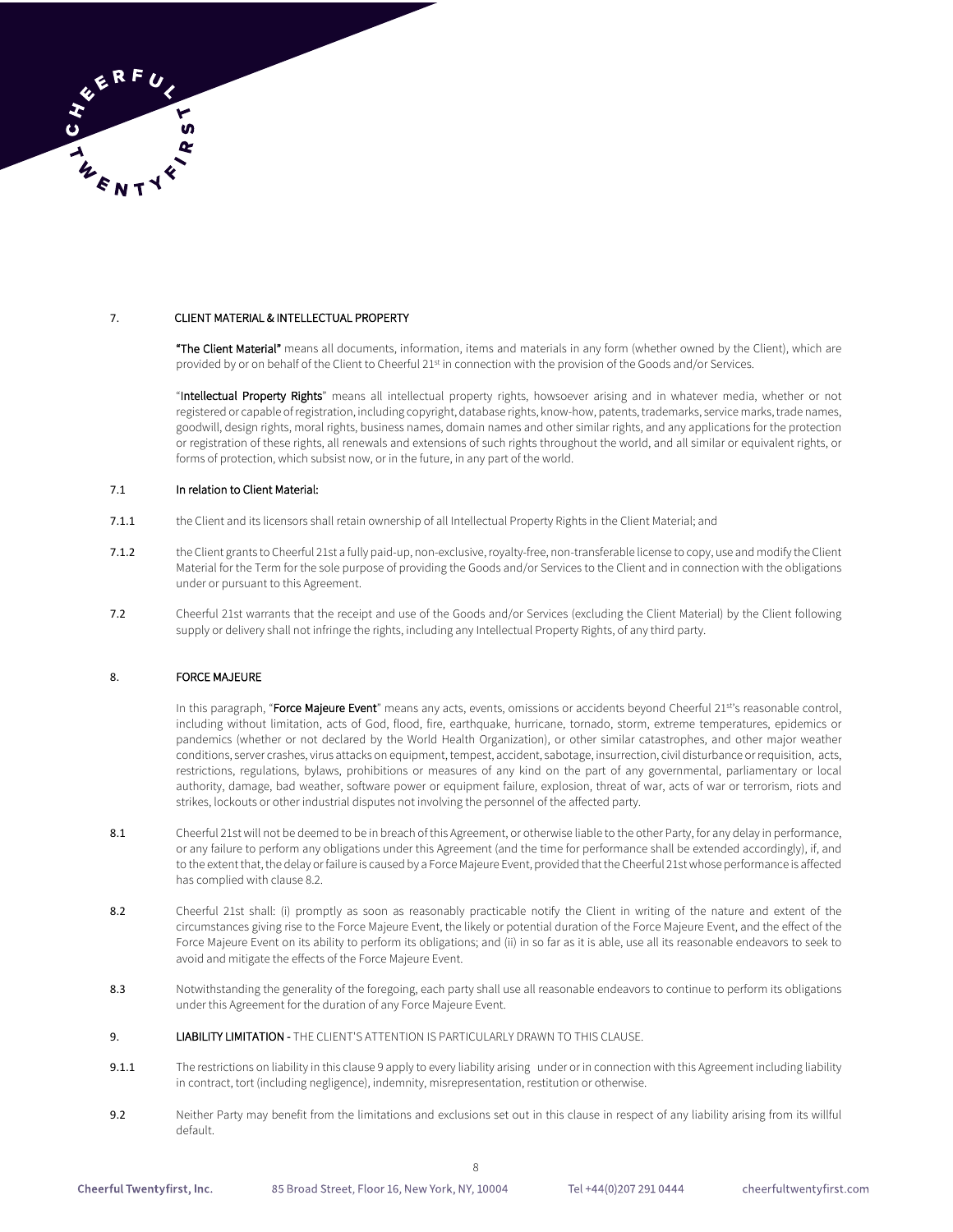

- 9.3 Cheerful 21st 's total liability to the Client howsoever arising under, pursuant or in connection with this Agreement, shall not in any circumstances exceed the total sum of fees actually paid by the Client to Cheerful 21st in respect of the provision of the Goods and/or Services to the Client in the contract year period of twelve (12) month in which the breach occurred.
- 9.4 Cheerful 21<sup>st</sup>'s total liability to the Client in respect of all breaches occurring within any contract year shall not exceed the cap.
- 9.5 In this clause 9:
- 9.5.1 cap. means the cap is the lesser of the actual liability amount and one hundred per cent (100%) of the total charges in this Agreement year in which the breaches occurred;
- 9.5.2 contract year. means a twelve (12) month period commencing with the Commencement Date or any anniversary of it; and
- 9.5.3 total charges. means the total charges and sums actually paid by the Client to Cheerful 21st under this Agreement in respect of the Goods and/or Services actually supplied by Cheerful 21st, whether or not invoiced to the Client.
- 9.6 This clause sets out specific heads of excluded loss for the avoidance of doubt. The types of loss listed in clause below are wholly excluded by Cheerful 21st. The following types of loss are wholly excluded: loss of profits; loss of sales or business; loss of agreements or contracts; losses incurred by the Client arising out of or in connection with any third party claim against the Client; loss of anticipated savings; loss of use or corruption of software, data or information; wasted expenditure; loss of or damage to goodwill; indirect or consequential loss; and incidental, consequential or punitive damage.
- 9.7 Cheerful 21<sup>st</sup> has given commitments as to compliance of the Goods and/or Services with relevant specifications in this Agreement. In view of these commitments, the terms implied by sections 13 to 15 of the Sale of Goods Act 1979 and sections 3, 4 and 5 of the Supply of Goods and Services Act 1982 are, to the fullest extent permitted by law, excluded from this Agreement.
- 9.8 Unless the Client notifies Cheerful 21<sup>st</sup> that it intends to make a claim in respect of an event within the notice period, Cheerful 21<sup>st</sup> shall have no liability for that event. The notice period for an event shall start on the day on which the Client became, or ought reasonably to have become, aware of the event having occurred or the Client having grounds to make a claim in respect of the event and shall expire two (2) months from that date. The notice must be in writing and must identify the event and the grounds for the claim in reasonable detail.
- 9.9 This clause 9 shall survive termination of this Agreement

# 10. CANCELLATION AND TERMINATION

- 10.1 This Agreement shall terminate automatically on completion of the project following provision of the Goods and/or Services in accordance with the Service Specification or any agreed project plan, other than provisions which survive or are capable of surviving termination.
- 10.2 Either Party may terminate this Agreement with immediate effect by giving written notice to the other Party if:
- 10.2.1 the other Party's financial position demonstrably deteriorates to such an extent that in the reasonable opinion of that party, the other Party's capability to adequately fulfil its obligations under this Agreement has been placed in jeopardy;
- 10.2.2 the other Party commits a material breach of this Agreement or persistent breaches of this Agreement.
- 10.2.1 If the Event is cancelled or postponed, the Client may cancel this Agreement, however, Cheerful 21<sup>st</sup> reserves the right and shall be entitled to retain deposit payments received to the date of cancellation. In addition, further fees shall be due and payable to Cheerful 21st by the Client, notwithstanding any other provision to the contrary, depending on the proximity of cancellation to the Event as follows:

Within thirty (30) days of the start of the event – one hundred per cent (100%) of the agreed budget plus all PCNs;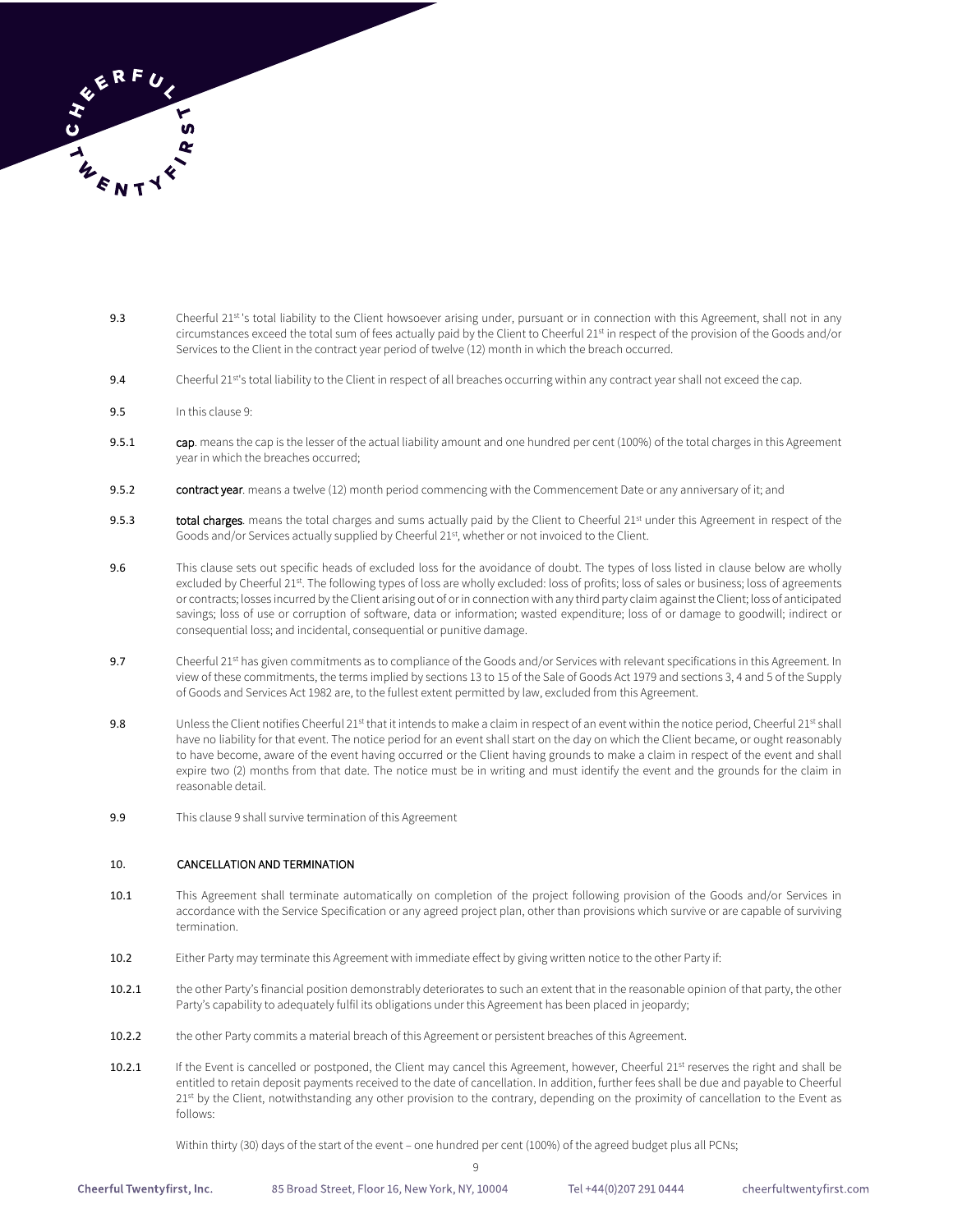

Within sixty (60) days of the start of the event – ninety-five per cent (95%) of the agreed budget plus all PCNs;

Within ninety (90) days of the start of the event – eighty per cent (80%) of the agreed budget plus all PCNs.

Within one hundred and eighty (180) days of the start of the event – sixty per cent (60%) of the agreed budget plus all PCNs.

Over one hundred and eighty (180) days from the start of the event – fifty per cent (50%) of the agreed budget plus all PCNs.

- 10.3 Without prejudice to any other rights or remedies which the parties may have, either Party may terminate this Agreement immediately on giving written notice to the other if:
- 10.3.1 the other party suspends, or threatens to suspend, payment of its debts, is unable to pay its debts as they fall due, admits inability to pay its debts or is deemed unable to pay its debts as under applicable bankruptcy law;
- 10.3.2 the other Party commences negotiations with all, or any class of, its creditors with a view to rescheduling any of its debts, or makes a proposal for, or enters into any compromise or arrangement with, its creditors; or
- 10.3.3 the commencement of any insolvency or bankruptcy proceedings against the other Party; or
- 10.3.4 the entry of a judicial decree or order against the other Party under any bankruptcy law, or the appointment of a receiver, liquidator, trustee or similar official for the other Party; or
- 10.3.5 the other Party suspends or ceases, or threatens to suspend or cease, to carry on all or a substantial part of its business.
- 10.4 On termination of this Agreement for any reason, Cheerful 21st shall upon written request from the Client, as soon as reasonably practicable deliver to the Client:
- 10.4.1 all the Client Material and all copies of information and data provided by the Client to Cheerful 21<sup>st</sup> for the purposes of this Agreement. Cheerful 21<sup>st</sup> shall not retain any copies of the Client Material, except for one copy which Cheerful 21<sup>st</sup> may use for audit purposes only and subject to the confidentiality obligations set out in this Agreement; and
- 10.4.2 all specifications and other documentation comprised in any paid for deliverables and existing at the date of such termination, whether or not then complete.
- 10.5 On termination of this Agreement:
- 10.5.1 the Client shall immediately pay to Cheerful 21<sup>st</sup> all of Cheerful 21<sup>st</sup>'s outstanding unpaid invoices and interest and, in respect of the Goods and/or Services supplied but for which no invoice has been submitted, Cheerful 21<sup>st</sup> shall submit an invoice, which shall be payable by the Client immediately on receipt;
- 10.5.2 the Client shall return all of Cheerful 21st materials and any deliverables or Goods which have not been fully paid for. If the Client fails to do so, then Cheerful 21<sup>st</sup> may enter the Client's premises and take possession of them. Until they have been returned, the Client shall be solely responsible for their safe keeping and will not use them for any purpose not connected with this Agreement.
- 10.6 Termination or expiry of this Agreement shall not affect any rights, remedies, obligations and liabilities of the parties that have accrued up to the date of termination or expiry, including the right to claim damages in respect of any breach of this Agreement which existed at or before the date of termination or expiry.
- 10.7 On termination of this Agreement (however arising) the accrued rights and liabilities of the Parties as at termination, and clauses capable or intended to survive termination, shall survive and continue in full force and effect.
- 10.8 Any provision of this Agreement that expressly or by implication is intended to have effect after termination or expiry shall continue in full force and effect.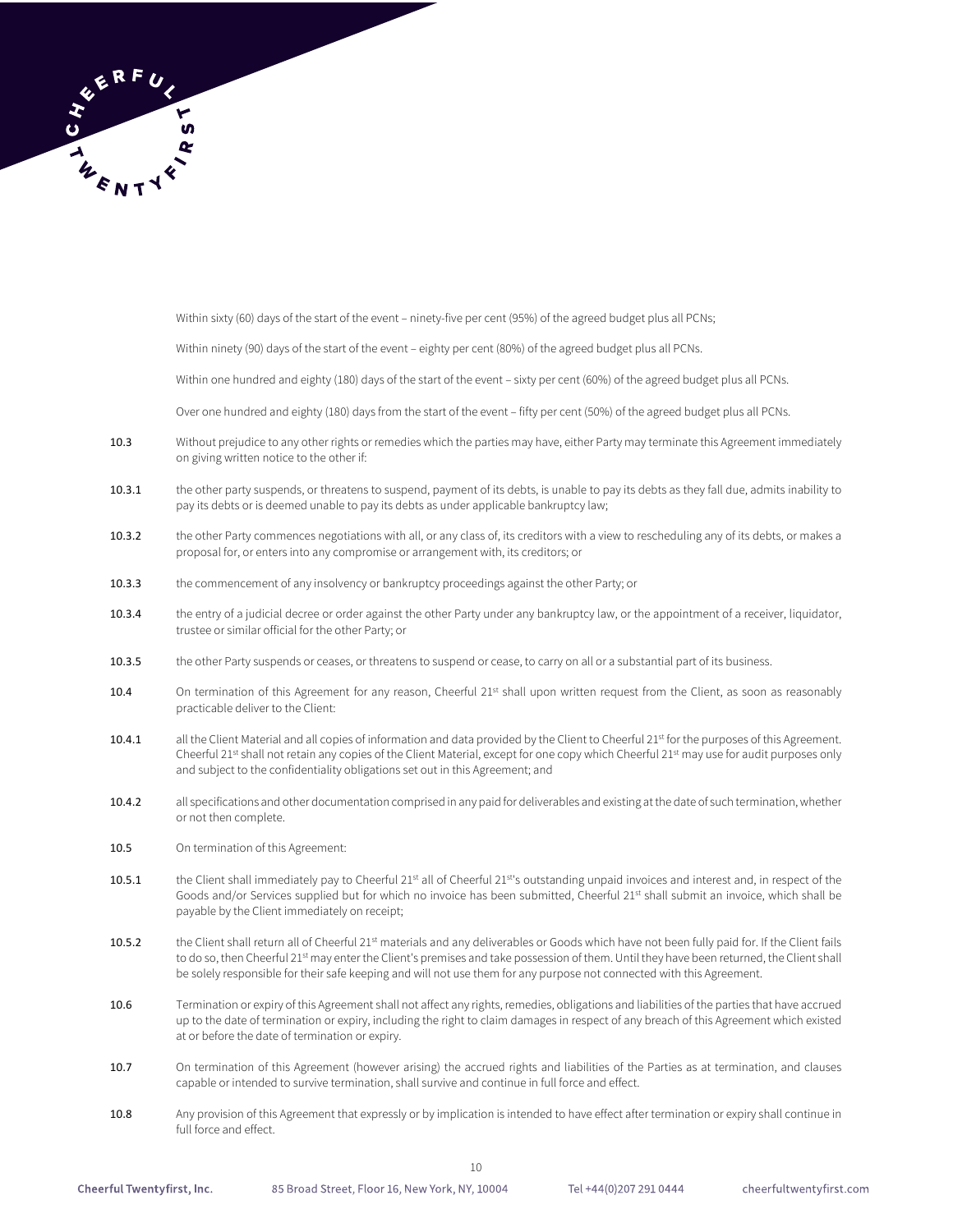

### 11. NON-SOLICITATION

Neither party shall, during the term, and for a period of six (6) months following the termination or expiry of this agreement, directly or indirectly induce, or attempt to induce, any of the other party's personnel who have been engaged in the provision, receipt, review or management of the goods and/or services under, or otherwise in connection with, this agreement, to leave the employment of the other party. Nothing in this clause will prevent either party from employing any of the other party's personnel who respond unsolicited to a general recruitment advertisement or campaign demonstrably carried out in good faith and not intended to circumvent the operation of this non-solicitation provision.

### 12. PUBLICITY

Cheerful 21<sup>st</sup> shall be entitled in any manner to advertise or publish the fact that Cheerful 21st has entered into this agreement and supplied goods and/or services to the client in connection with the event, including by way of announcement, press release, communication or statement made to any third party by Cheerful 21st, through any means or medium (including but not limited to social media) for the purposes of updating its portfolio services experience or corporate curriculum vitae or as required by law or applicable regulation, or the valid order of a court of competent jurisdiction, or the request or direction of any governmental or other regulatory authority or agency or securities exchange (whether or not such requirement for information has the force of law).

### 13. WAIVER

The waiver or non-enforcement by a Party of any breach, right or remedy or non-observance of the provisions of this Agreement shall not prevent the subsequent enforcement of such provisions in full and shall not be deemed a waiver of any subsequent breach.

### 14. VARIATION

No variation of this Agreement shall be effective unless it is in writing and signed by or on behalf of both Parties.

### 15. ASSIGNMENT

15.1 The Client shall not assign, transfer, mortgage, charge, subcontract, delegate, declare a trust over or deal in any other manner with any of its rights and obligations under this Agreement.

#### 16. INSURANCE

- 16.1.1 During the Term of this Agreement and if required by the Client in writing, then for a period of one (1) year thereafter, Cheerful 21st shall maintain in force, with a reputable insurance company, the following insurance:
- 16.1.2 professional indemnity insurance and errors and omissions insurance with an adequate indemnity limit, which shall not be less than three million dollars (\$3,000,000) per occurrence and one million dollars (\$1,000,000) in aggregate;
- 16.1.3 product liability insurance of ten million dollars (\$10,000,000);
- 16.1.4 public liability insurance with an adequate limit, which shall not be less than ten million dollars (\$10,000,000); and
- 16.1.5 employer's liability cover of ten million dollars (\$10,000,000).

### 17. SEVERANCE

If any provision or part-provision of this Agreement is or becomes invalid, illegal or unenforceable, it shall be deemed deleted, but that shall not affect the validity and enforceability of the rest of this Agreement.

11